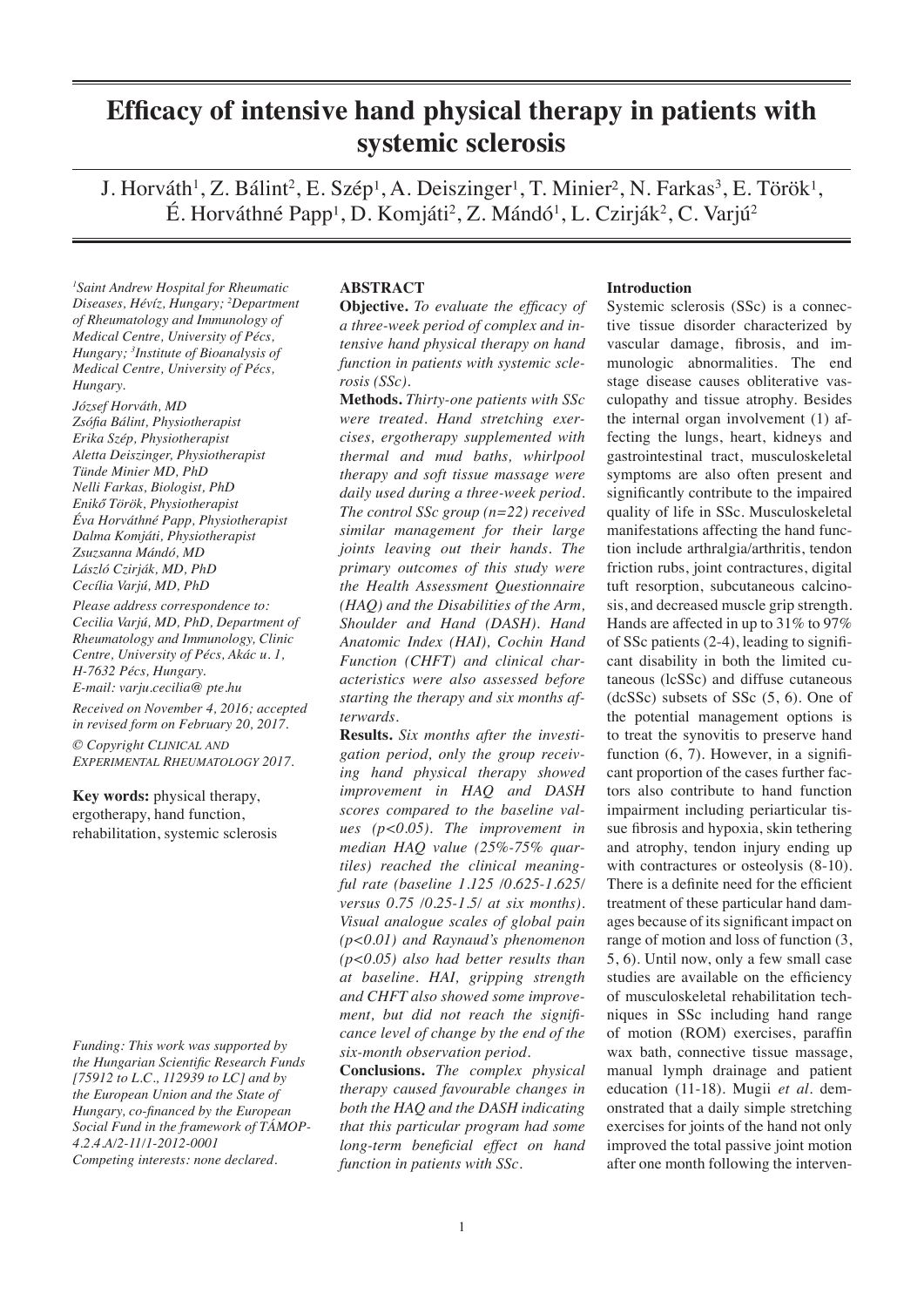tion, but the improvement was maintained after one year (11). Pils *et al.* (12) combined exercise therapy with paraffin wax treatment, and found that after 12 days of paraffin treatment, participants self-reported an improvement in skin stiffness, hand mobility, pain, and symptoms of Raynaud's phenomenon, although within three months after discontinuing the treatment the investigated parameters returned to baseline values. Sandqvist (13), Mancuso (14) and their co-workers confirmed the advantage of combining hand exercises with paraffin bath treatment. The improvement of hand function was independent of skin score and disease duration; however, neither of them conducted a follow up longer than two months on the effects of their therapy. Bongi *et al.* (15) combined range of motion exercises with connective tissue massage and McMennell joint manipulation. This complex nineweek therapy twice per week improved fist closure, joint motion of the hands, hand function and quality of life, while the control group merely engaged in a range of self-administered motion exercises at home, which only improved fist closure. Bongi *et al.* reported that manual lymph drainage treatment for nine weeks was also effective (16). In a subsequent investigation (17), the authors used rehabilitation techniques combined and tailored for each SSc patient, also for a nine-week period. In each study the groups were reinvestigated after a nine-week follow-up period. Both complex physical therapies improved HRQoL and hand function, which was partially maintained for the next nine-week follow-up period. In another recent Italian controlled study (18) the efficacy of a three-month long period of occupational therapy with a self-administrated stretching programme was investigated after one and three months. At the end of the study period the occupational group showed a greater improvement concerning some hand function tests compared to the control group. As in previous studies (11-18), using a combined handexercise therapy in conjunction with paraffin baths, mud or soft tissue massage, a significant improvement was

detected in the hand movement and function, but only for a two to threemonth follow-up time.

Our earlier study (19) clearly indicated that a simple regular stretching home exercise was not effective enough to improve the hand function even if a repeated educational process was included for the patients. Based on this experience we decided to perform an intensive and combined physical therapy to clarify whether this approach was efficient for improving the hand function of SSc patients.

The aim of this study was to investigate whether a complex three-week long intensive hand-focused physical therapy intervention improved hand function for a long period in patients with SSc, who did not have significant inflammatory symptoms. The intensive stretching hand-exercise therapy in this study was completed by ergotherapy, mudbath and thermal hydrotherapy.

## **Patients and methods**

## *Study design*

This particular prospective non-randomised, controlled, follow-up study consisted of a three-week intensive treatment period and the primary outcomes were namely the changes in Health Assessment Questionnaire Disability Index (HAQ-DI) (20) and in values of the Disabilities of the Arm, Shoulder and Hand (DASH) questionnaire (21), which were evaluated 24 weeks post-treatment. HAQ-DI predominantly represents the hand function (20), and DASH reflects the function of the upper limb.

The study protocol followed the Principles of the Declaration of Helsinki, 1964 and later amendments. The National Ethics Committee of Hungary gave their approval for conducting the study (5485- 2/2013/ EKU (338/2013.). All patients gave their written consent to the study, and did not participate in other physical treatment during the follow-up time.

# *Recruitment and participants*

Patients between 18-75 years of age with joint contractures of the hand were eligible into the study. All patients were treated in our tertiary care centre of the

Department of Rheumatology and Immunology of the University of Pécs, Hungary. Criteria of inclusion consisted of the presence of at least two hand joint-contractures as a manifestation of SSc based on the judgement of the rheumatologist (CV, TM), the ability to participate in a three-week physical therapy in another city 150 km away from the University, and the ability to be reassessed six months later. Limitation in ROM of a joint greater than 25% of the normal range was considered of threshold value for contractures. Criteria of exclusion included (Fig. 1):

- patients with significant systemic inflammation (level of serum Creactive protein  $(CRP) > 10$  mg/l) and/or sign of synovitis, or disease activity (22)
- patients suffering from severe interstitial lung disease (FVC<50%) or pulmonary hypertension (WHO class III/IV (1, 23),
- cardiac diseases (LVEF<50%).
- patients with active skin ulcers,
- patients with severe urine incontinence,
- patients attending other physiotherapy within three months prior to the initiation of the study, and during the follow-up period.

In the intervention group the patients took part in a complex physiotherapy program including thermal baths (37- 38°C, 30 minutes/day), mud baths of the hands (42°C, 20 minutes/day), whirlpool therapy of the extremities (37-38°C mineral water, 20 minutes/ day), medical massages of the trunk and the upper extremities (mechanical, stimulating and vasodilator techniques in 30 minutes/occasion), exercise (30 minutes/day, isometric, isotonic and stretching hand exercises; 15 minutes isotonic and stretching exercises for the spine, hip and knee); ergotherapy (30-60 minutes; muscle facilitation, proprioceptive training, improvement of coordination and fine motor skills, practicing self-care tasks if needed).

The control group received similar therapy to their large joints, and the spine without being a subject to any treatment to the hands. The therapy of the control patients consisted of thermal baths (37-38°C, 30 minutes/day), mud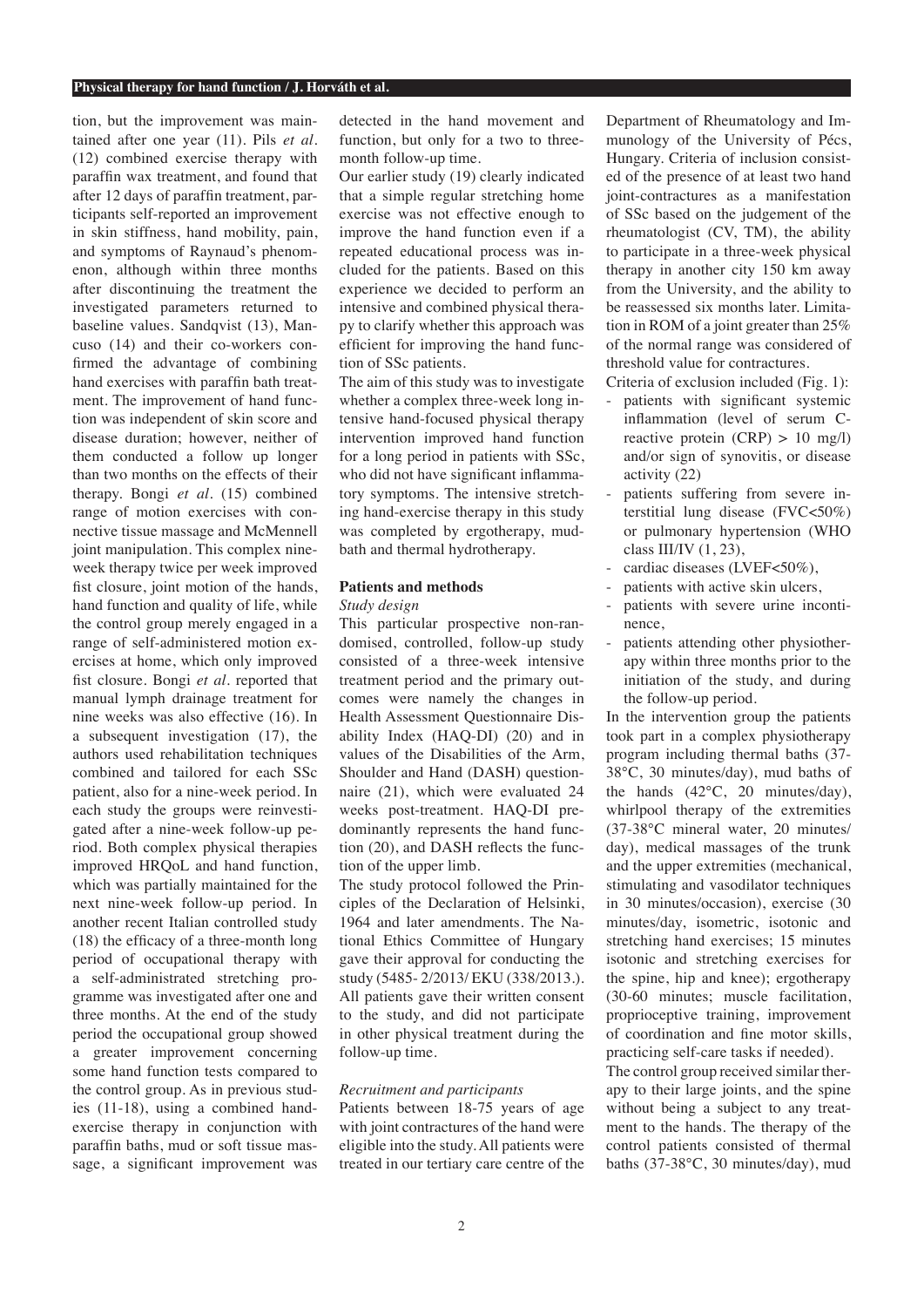Assessed patients with systemic sclerosis (SSc) for eligibility  $(n=147)$ 

Inclusion criteria:

- Presence of at least 2 hand joint contractures\* as a manifestation of SSc - The ability to participate in a three-week physical therapy in another city far from the University, and the ability to be reassessed  $6$  months later.



pack for the spine (42°C, 20 minutes/ day) medical massages of the trunk, exercise (30 minutes/day, isotonic and stretching exercises for the spine, hip and knee; breathing exercises – but not for the hands)

During the three-week long treatment, all therapy-types were given 5 days a week, except for mud baths (every other day) and thermal baths (daily).

Because of the nature of this particular complex therapy, the randomisation would be very difficult, as patients can communicate with each other during the study, therefore we decided that the test group and the patient control group is participating in the investigation in a different time framework, *i.e.*, either members of the test group or the control SSc group were present at the site of the investigation. Otherwise we selected both hand exercise group patients and

control SSc group in a consecutive order. The first 25-30 consecutive patients fulfilling the inclusion criteria were planned to contribute as an intervention group, and the next consecutive 25-30 patients were sorted into the control group. Baseline and 6 months evaluation of each case was blindly performed by independent physical therapists (ZBK, DK) in Pécs. The baseline assessment was performed 1-4 weeks before starting the study.

In Hévíz, at the end of the three-week physical therapy period, the local physical therapists (ES, AD, RPT) collected self-administered questionnaire data from each patients of both groups.

## *Outcomes of the study*

The primary outcomes of this study were the changes of the HAQ-DI (20, 24, 25) and the DASH questionnaires

**Fig. 1.** Flow chart of participants through the study.

(21). Both measures had been crosscultural adapted into Hungarian and investigated as to their validities in patients with SSc (21, 26). Although HAQ is an overall assessment for disability, the 65% of its questions focus on hand function. In patients with SSc, global disability can be measured with the HAQ, and a good sensibility, reliability, validity, and responsiveness in measuring activities of the daily living, as well as the hand function (20, 24, 27).

The DASH questionnaire with 32 items has been shown to be reliable and valid in many upper limb surgical diseases and in rheumatoid arthritis or psoriatic arthritis, and also in SSc (21, 28).

In addition to these measures, the visual analogue scales (VASs) of the Scleroderma-HAQ (20, 25, 29-31) and other self-administered questionnaires, the Cochin Hand Function Test (CHFT) with 18 items (32, 33) and the Short Form Health Survey (SF-36) questionnaire, a measure of health related to quality of life had to be completed by all patients (20, 34). Hand anatomy index (HAI) (35) and delta Palm-fingertip Distance (delta FTP) were also calculated (36). HAI is calculated from the distances of open hand span minus closed hand span divided by lateral hand height. Delta FTP is the difference of the distance measured between the third fingertip and the distal palmar crease with fingers fully extended and fully flexed position. The grip strength of the hands was evaluated by using a JAMAR Hand Dynamometer (Lafayette Instrument, USA).

## *Statistical analysis*

The distribution of values was assessed by using Kolmogorov–Smirnov test. Comparisons of the values of clinical data between groups were performed by using Mann-Whitney U test for non-parametric data or Student-T test for continuous variables and by Chisquare test for categorical variables. Wilcoxon signed-rank test was used for analysing the differences of test-results between baseline and at different time points of the study. Statistical analyses were made with IBM SPSS Statistics v 20.0 software package (IBM's Corporate, New York, USA).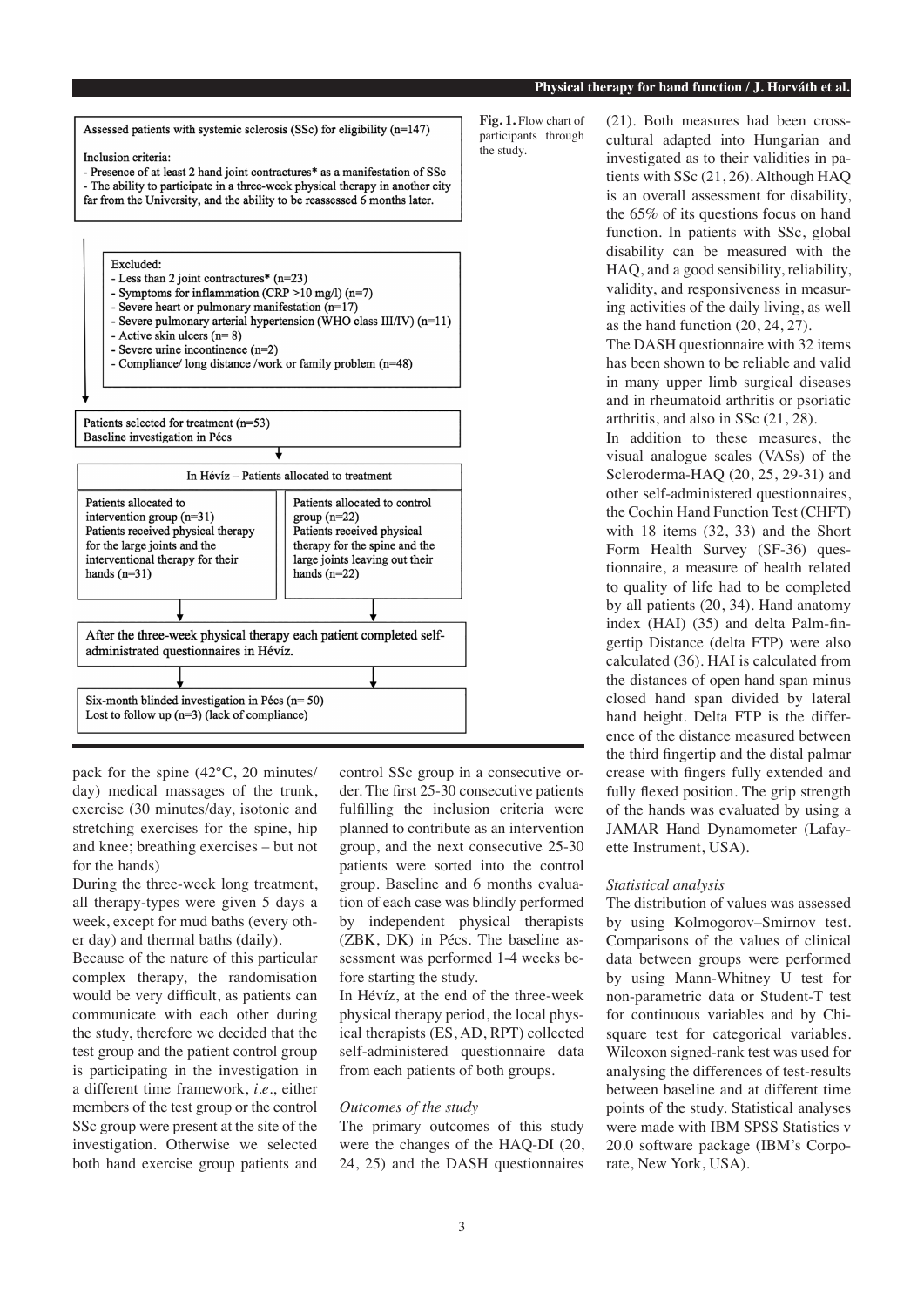## **Results**

Fifty-three patients with SSc were eligible and consented to participate. Figure 1 shows the flow of participants through the study.

The general features of the subjects are reported in Table I. At baseline, there were no significant differences between the two groups in any of the clinical measures shown by the test analyses (Table I).

By the end of the three-week intensive physical therapy, the health related functional parameters showed a significant global improvement as compared to the starting values at the place of the therapy in both groups. However, the values of the HAQ got better significantly (*p*<0.05) exclusively in the group receiving physical therapy for the hands (Table II). At the onset the median value  $/25<sup>th</sup>$  to  $75<sup>th</sup>$  percentile/ of the HAQ was 1.125 /0.63-1.63/ and after three weeks treatment 0.937 /0.5-1.5/, though in the control group the baseline value was 1.0 /0.6-1.5/, and at the end of the three weeks 1.18 /0.75-1.5/, respectively. Results of the DASH, VAS-Pain, VAS-Raynaud's phenomenon, VAS-Pulmonary problems VAS-Globally problems showed better results in both groups immediately after the end of the three-week physiotherapy compared to the starting values of the test-results (Table II). The Physical Summary Index of SF36 improved significantly only in the control group after the three-week therapy (*p*<0.05) (Table II). The Cochin test showed some improvement in the interventional group, but the changes were not statistically significant in either of the groups (Table II).

After six months, only the hand-focused physiotherapy group showed a sustained improvement in HAQ, DASH, VAS-pain and VAS-Raynaud (*p*<0.05) (Table II). The average difference (improvement) of the HAQ result was 0.206, CI: 0.041 - 0.371, which was significant and higher than value of earlier defined "clinically meaningful change", 0.14 (34, 35). The power of the test was 0.74. When delta changes of measures from the baseline to the six-month follow-up were compared between the groups, a tendency

**Table I.** Demographic and clinical data of 53 patients with systemic sclerosis (SSc).

|                                  | Hand-physical therapy group* | Control group*        | $p$ -values** |
|----------------------------------|------------------------------|-----------------------|---------------|
| Number of patients               | 31                           | 22                    |               |
| Diffuse cutaneous SSc            | 18 (58%)                     | 11 $(50\%)$           | 0.561         |
| Females                          | 29 (93%)                     | $20(91\%)$            | 0.720         |
| Average age                      | 59.7 (14.5)                  | 62.1(8.4)             | 0.540         |
| Disease duration (years)         | 11.1(6.7)                    | 13.0(7.6)             | 0.342         |
| Lung fibrosis on HRCT            | 16(52%)                      | 15(68%)               | 0.228         |
| $\text{FVC} < 80\%$              | 11 $(36%)$                   | 7(32%)                | 0.781         |
| Cardiac involvement <sup>t</sup> | 13 $(42%)$                   | 14 $(64\%)$           | 0.119         |
| Subcutaneous calcinosis          | 2 $(7%)$                     | 4 $(18%)$             | 0.184         |
| Anti-topoisomerase antibody      | 17(55%)                      | 12(57%)               | 0.870         |
| Anti-centromere antibody         | 6 $(19%)$                    | 7(33%)                | 0.253         |
| Anti-RNA-polymerase-III          | 2 $(7%)$                     | 0.0.225               |               |
| Baseline measures:               |                              |                       |               |
| ESR mm/h                         | 18.7(9.3)                    | 17.4(9.6)             | 0.665         |
| $CRP$ mg/l                       | 3.6(2.4)                     | 2.7(2.1)              | 0.246         |
| HAQ                              | $1.125/0.6 - 1.6/$           | $0.875/0.40 - 1.2/$   | 0.155         |
| DASH                             | $34.2 / 18.0 - 55.0/$        | $37.5 / 26.5 - 46.7/$ | 0.802         |
| <b>CHFT</b>                      | $11.0 / 3.0 - 26.0/$         | $9.0 / 5.75 - 28.0/$  | 0.459         |
| Hand anatomic index R            | $2.25/1.6 - 3.2/$            | $2.7/1.6 - 3.37/$     | 0.439         |
| Delta-FTP R                      | 29.8/27.7/                   | 29.8/23.8/            | 0.885         |
| VAS-Global                       | 27.3 /22.4/                  | 34.0/18.7/            | 0.159         |

\*Values are the number (%) of subjects or average (standard deviation) or median  $/25<sup>th</sup>$  to  $75<sup>th</sup>$  percentile/, as appropriate; \*\*Calculated by Pearson's chi squared test or Mann-Whitney U test; FVC: Forced vital capacity of the lungs; <sup>ł</sup>Cardiac involvement means conduction defects, arrhythmias, pericarditis, myocardial ischemia on ECG; HAQ: Health Assessment Questionnaire; DASH: Disabilities of the Arm, Shoulder and Hand; CHFT: Cochin Hand Function Test; Delta-FTP: Delta Finger To Palm Distance of the right hand (R); VAS-Global: Visual analogue scale 0-100 mm measure for overall problem with SSc.

of a larger improvement were observed in all values, favourable to the group receiving hand physical therapy, although these differences did not reach the statistical significance (Table III). In the hand interventional group, comparing the changes of patients with better functional condition (HAQ<1, n=20) to the subjects with more severe condition (HAQ>1, n=11), a larger improvement (*p*<0.05) was found in HAQ, VAS-pain, VAS-Raynaud, and delta-FTP parameters in favour of the more severely-affected patients (data not shown).

Also in the hand treated group, patients whose improvement in HAQ reached the value of "minimally important difference for improvement" (HAQ score decreased more than 0.14 unit) (n=15) were significantly younger (average age was  $56\pm12$  years) ( $p<0.05$ ), than those who did not improve to that extent (n=16, average age:  $63\pm16$  years). There was no significant difference between disease duration time at the baseline comparing these two groups. Between the lcSSc and the dcSSc groups no significant differences in any the results of tests could be observed at the end of the three-week investigation period as well as after 6 months followup, both in the interventional and the control group (data not shown).

The hand focused three-week treatment modified neither the Physical nor the Mental Summary Indices of SF36, as measured at the six- month followup (Table II).

Generally the patients tolerated the treatment well. No serious adverse events happened with the 53 patients during the three-week physical therapy program. In both groups transitory mild hypertension occurred, usually on the first two days. In two cases a mild upper respiratory infection were evolved. Neither of the patients developed digital ulcer during the treatment. Three patients could not come to the six-month reinvestigation because of their family or work program.

## **Discussion**

In this particular study, a complex three-week intensive hand-focused physical therapy intervention was performed, which improved hand function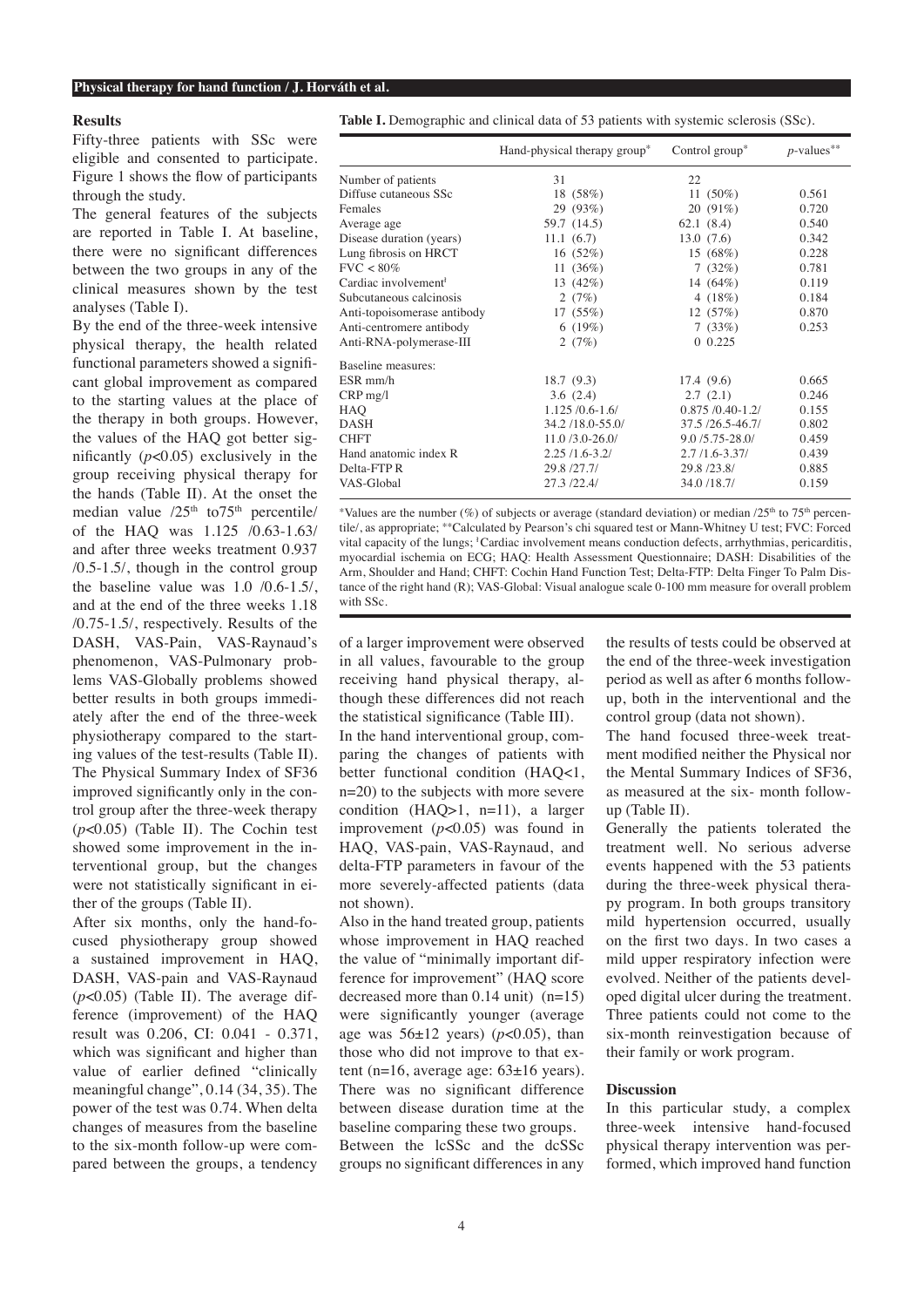**Table II.** Longitudinal evaluations of functional tests in 53 patients with SSc.

| Interventional group $(n=31)$ |                      |                      |                                            |          |          |  |
|-------------------------------|----------------------|----------------------|--------------------------------------------|----------|----------|--|
|                               | Baseline (T0)        | Three weeks (T1)     | Six months $(T6)$ p $(T0-T1)$ p2 $(T0-T6)$ |          |          |  |
| SF-36 Phys                    | 36.5/28.3-41.9/      | $36.0/30.4 - 41.1/$  | $35.3/28.0 - 48.8/$                        | 0.989    | 0.820    |  |
| <b>SF</b> Mental              | 51.6/38.5-56.8/      | 49.4 / 39.7 - 58.5 / | 51.1/37.5-59.5/                            | 0.269    | 0.241    |  |
| HAO                           | $1.125/0.6 - 1.6/$   | $0.937/0.5 - 1.5/$   | $0.75/0.25 - 1.5/$                         | $0.042*$ | $0.017*$ |  |
| <b>DASH</b>                   | 34.2/18.3-55.0/      | 29.3/12.9-49.1/      | 32.5/10.0-45.8/                            | $0.001*$ | $0.023*$ |  |
| Cochin                        | $11/3.0 - 26.0/$     | $9.5 / 4.0 - 23.5/$  | $9/2.0 - 20.0/$                            | 0.406    | 0.238    |  |
| VAS pain                      | 27.3/22.4/           | 22.0 /20.9/          | 18.9 /20.0/                                | $0.002*$ | $0.030*$ |  |
| VAS RP                        | 37.2 / 28.0/         | 20.5 / 22.3/         | 25.5/22.8/                                 | $0.011*$ | $0.046*$ |  |
| VAS DU                        | 18.6/30.9/           | 13.8/24.1/           | 8.9 / 20.9/                                | 0.097    | 0.078    |  |
| VASGI                         | 19.6 / 24.6/         | 11.1 / 18.6/         | 15.6/25.9/                                 | $0.007*$ | 0.779    |  |
| VAS Pulm                      | 16.9/19.8/           | 14.1 / 21.1/         | 14.6 / 20.7/                               | $0.047*$ | 0.433    |  |
| VAS overall                   | 29.8/27.7/           | 18.9/23.1/           | 21.6 / 21.7/                               | $0.001*$ | 0.0882   |  |
| dFTP <sub>R</sub>             | 70.0 / 58.0 - 80.0 / |                      | 76.0 / 58.0 - 91.0 /                       |          | 0.217    |  |
| dFTP L                        | 77.0 /61.0-86.0/     |                      | 78.0 /60.0-91.0/                           |          | 0.939    |  |
| <b>HAIR</b>                   | $2.25/1.6 - 3.15/$   |                      | $2.8/1.9 - 3.3/$                           |          | 0.309    |  |
| <b>HAIL</b>                   | $2.73/1.6 - 3.2/$    |                      | $2.97/1.9 - 3.3/$                          |          | 0.308    |  |
| Gripping R                    | 137.6/67.0/          |                      | 152.8/71.2/                                |          | 0.075    |  |
| Gripping L                    | 132.0/69.3/          |                      | 143.8/70.5/                                |          | 0.187    |  |
| Control group $(n=22)$        |                      |                      |                                            |          |          |  |

Baseline (T0) Three weeks (T1) Six months (T6) p (T0-T1) p2(T0-T6) SF-36 Physical 30.0 /25.8-36.6/ 32.9 /28.9-38.9/ 31.5 /27.0-43.4/ **0.020**\* 0.679 SF Mental 50.5 /43.1-60.0/ 49.4 /39.7-58.5/ 49.5 /37.0-57.1/ 0.179 0.126 HAQ 0.875 /0.4-1.2/ 1.18 /0.7-1.5/ 0.875 /0.4-1.4/ 0.378 0.442 DASH 37.5 /26.5-46.7/ 38.7 /20.2-49.3/ 37.8 /18.6-52.9/ **0.007**\* 0.948<br>Cochin 9 /5.75-28.0/ 14.5 /6.5-33.2/ 11.5 /5.3-29.3/ 0.117 0.690  $11.5 / 5.3 - 29.3/$ VAS pain 34.0 /18.7/ 24.2 /22.8/ 34.7 /24.6/ **0.007**\* 0.459 VAS RP 35.8 /27.9/ 19.25 /20.0/ 36.3 /35.1/ **0.003**\* 0.485<br>VAS DU 14.9 /21.3/ 14.9 /20.8/ 18.9 /34.3/ 0.652 0.859 VAS DU 14.9 /21.3/ 14.9 /20.8/ 18.9 /34.3/ 0.652 0.859 VASGI 17.2 /24.6/ 17.6 /27.5/ 20.2 /29.1/ 0.432 0.182 VAS Pulm 23.7 /25.9/ 17.4 /22.5/ 25.8 /30.4/ **0.009**\* 0.727 VAS overall 29.8 /23.8/ 21.9 /22.3/ 33.3 /27.8/ **0.006**\* 0.586 dFTP R 74.0 /57.5-82.5/ 78.0 / 78.0 / 58.3-87.0/ 0.420 dFTP L 79.0 /57.0-85.0/ 78.5 /59.0-85.8/ 0.840 HAI R 2.7 /1.6-3.37/ 2.44 /1.6-3.0/ 0.602 HAI L 2.69 /1.9-3.6/ 2.78 /2.2-3.5/ 0.896<br>Gripping R 133 4 /74 8/ 139 7 /79 9/ 0.711 Gripping R 133.4 /74.8/ 139.7 /79.9/ 0.711<br>Gripping L 127.7 /95.0/ 127.2 /80.3/ 0.571 Gripping L 127.7 /95.0/

Values are average (standard deviation) or median /25<sup>th</sup> to75<sup>th</sup> percentile/.

SF-36: Short Form Health Survey; Ph: Physical Component Scale and M: Mental Component Scale; HAQ: Health Assessment Questionnaire; DASH: Disabilities of the Arm, Shoulder and Hand; CHFT: Cochin Hand Function Test; VAS: Visual analogue scale 0-100 mm measure for Pain: pain of the body; RP: Raynaud's phenomenon; DU: digital skin ulcers; GI: gastrointestinal; Pulm: pulmonary; Glob: overall problems with SSc; dFTP: Finger To Palm Distance; R: Right; L: Left; HAI: Hand Anatomic Index; Gripping: Grip strength (in Newton).

for a six-month period in patients with SSc. The control SSc group, which received similar physical therapy only for their spine and the large joints leaving out their hands, could not reach improvement in hand function after six months compared to the baseline status. However, comparing the results between the patients and the control groups, there were no significant difference in the values of the functional tests, both at baseline and at six-month follow-up.

Most patients with SSc have significant musculoskeletal damage and loss of function predominantly, but not exclusively, affecting the hands (2-6). There is an essential need for certifying the effectiveness of the currently used physiotherapy and also for improving its fine technics to prevent or at least stop the progression of joint contractures and the impairment of hand function. Regular hand exercise combined with thermal therapy may be an appropriate approach for preventing the development of contractures or at least stop their progression. As in previous studies (11-18), using a combined hand-exercise therapy in conjunction with paraffin baths, mud or soft tissue massage, similarly to our investigation, a significant improvement was detected in the hand movement and function by the end of the treatment.

Our previous three years long follow up study indicated that a regular education of patients to perform home exercises was not efficient enough to improve hand function (19).

In our present study mud and the whirlpool therapy were supplemented with medical massage to improve microcirculation. Ergotherapy (muscle facilitation, proprioceptive training and exercise for coordination) was also an integral part of the daily training program. In earlier studies the follow-up period took usually nine weeks (15-17). Our aim was to investigate whether a threeweek long intensive, complex treatment would be an appropriate approach for achieving a lasting improvement in hand function.

Not surprisingly, the intensive program including regular exercise, ergotherapy with hydrotherapy led to significant transitory improvement in both the interventional and control groups in almost all of the anatomical, functional and global health-related parameters by the end of the three-week treatment period.

At the end of the six-month follow-up, hand-function improvement was maintained only in the hand-exercise group. In the hand-treated group of patients, several parameters, including HAQ, DASH, VAS-pain and VAS-Raynaud showed a long-term improvement. However, several additional parameters including dFTP, HAI, gripping strength and some VAS parameters showed only a transitory three-week improvement without any longstanding effect.

The most important finding was the six-month improvement in the primary outcome of HAQ values and furthermore in the DASH index as well. HAQ predominantly represents the hand function in SSc (19, 26-28), while DASH reflects the functionality of upper extremities including the hands, elbows and shoulders (19, 21). These two particular indices showed a parallel improvement in the investigated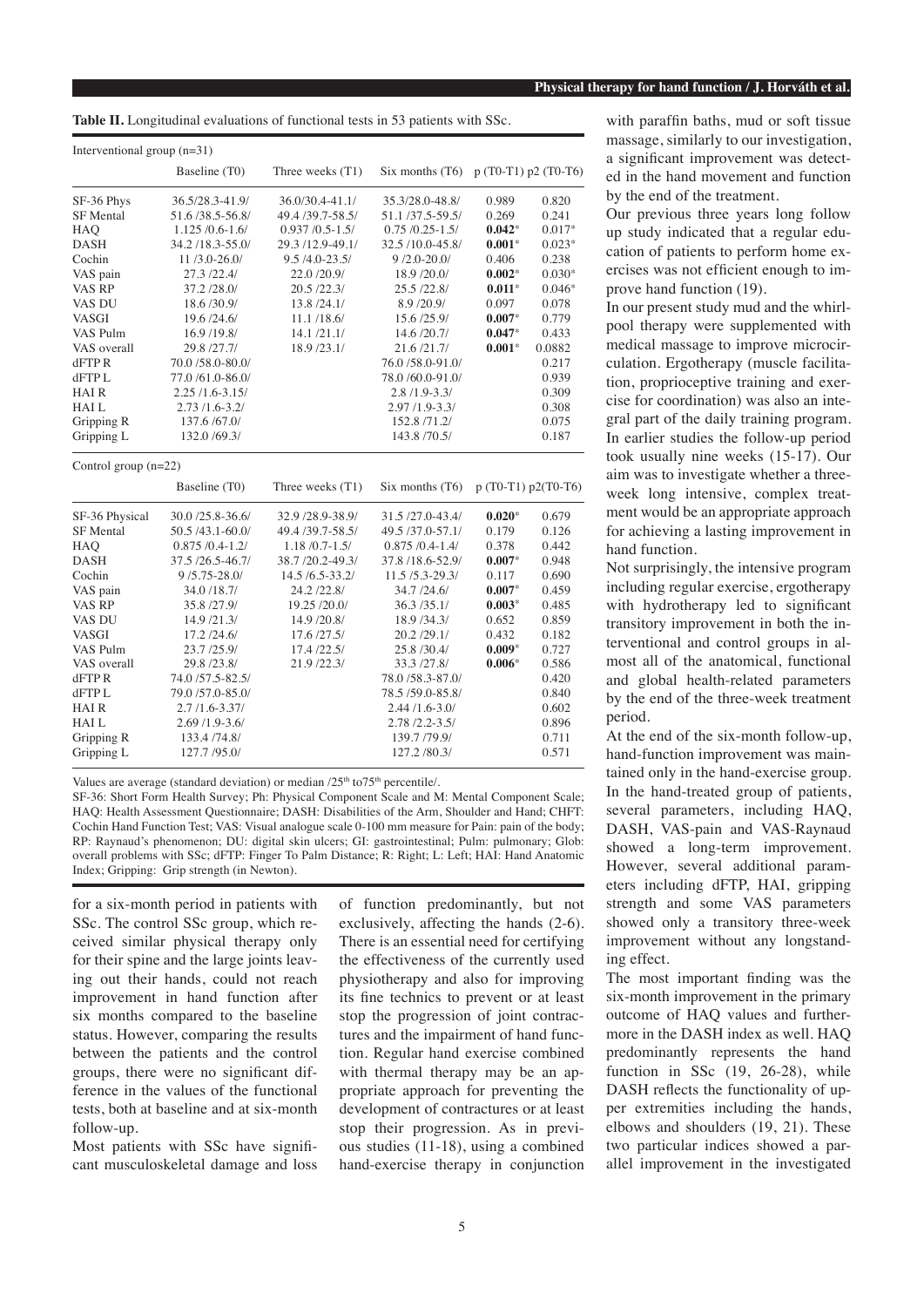|                   | Change assessment from baseline to six-month follow-up |                            |                |  |  |
|-------------------|--------------------------------------------------------|----------------------------|----------------|--|--|
|                   | Hand treated Mean<br>95%CI                             | Control Mean<br>95%CI      | $\overline{p}$ |  |  |
| HAQ-DI            | $-0.206$<br>$-0.37$ to $-0.04$                         | 0.007<br>$-0.36$ to $0.38$ | 0.217          |  |  |
| <b>DASH</b>       | $-5.2$<br>$-9.3$ to $-1.1$                             | $-2.29$<br>$-8.5$ to 4.0   | 0.414          |  |  |
| <b>CHFT</b>       | $-2.0$<br>$-4.8$ to 0.8                                | $-0.5$<br>$-2.9$ to 2.0    | 0.452          |  |  |
| <b>VAS Pain</b>   | $-8.3$<br>$-15.8$ to $-0.7$                            | 0.44<br>$-12.9$ to 13.9    | 0.208          |  |  |
| VAS RP            | $-12.8$<br>$-25.4$ to $-0.1$                           | $-0.94$<br>$-14.5$ to 12.6 | 0.210          |  |  |
| VAS DU            | $-11.1$<br>$-20.6$ to $-1.6$                           | 2.8<br>$-13.2$ to 18.8     | 0.105          |  |  |
| VAS GI            | $-2.25$<br>$-11.2$ to 6.7                              | 5.94<br>$-4.9$ to 16.8     | 0.236          |  |  |
| VAS Pulm          | $-1.6$<br>$-9.2$ to 5.9                                | 0.72<br>$-15.8$ to 17.2    | 0.762          |  |  |
| VAS Global        | $-9.21$<br>$-18.8$ to 0.5                              | 1.83<br>$-9.8$ to 13.4     | 0.140          |  |  |
| <b>HAIR</b>       | 0.12<br>$-0.14$ to $-0.4$                              | $-0.18$<br>$-0.6$ to 0.3   | 0.098          |  |  |
| dFTP <sub>R</sub> | $-0.52$<br>$-5.5$ to 4.4                               | 4.94<br>$-3.7$ to 13.6     | 0,833          |  |  |
| Gripping R        | 15.3<br>$-1.4$ to 32.0                                 | 0.71<br>$-24.3$ to 25.8    | 0.263          |  |  |

**Table III.** Measured values, changes from baseline and statistical data of groups after six months follow-up.

HAQ: Health Assessment Questionnaire; DASH: Disabilities of the Arm, Shoulder and Hand; CHFT: Cochin Hand Function Test; VAS: Visual analogue scale 0-100 mm measure for Pain: pain of the body; RP: Raynaud's phenomenon; DU: digital skin ulcers; GI: gastrointestinal; Pulm: pulmonary; Glob: overall problems with SSc; dFTP: Finger To Palm Distance; R: Right; L: Left; HAI: Hand Anatomic Index; Gripping: Grip strength (in Newton).

group of patients, and no change was observed in the patient control group (Table II). Control patients received physiotherapy leaving out the hands. It is reasonable to conclude that the improvement measured by these two particular instruments is explained almost exclusively by the improved hand function, and this is an indicator of the effectiveness of the treatment. Furthermore, the median six-month changes in HAQ results reached the value of "minimally important difference for improvement" (MID) (37, 38) in the hand-treated group, based on the HAQ MID estimated in previous clinical trials (-0.022 - -0.14 units).

In the intervention group though, the six-month average improvement of HAQ exceeded the MID value, the delta HAQ changes comparing to the control group, did not reach the statistical significance (Table III). At 80% power the number of patients would have been treated was 301 cases, in both the intervention and control groups, which was not feasible for this particular study.

The improvement in the HAQ and DASH were more pronounced in the more severely affected patients, compared to those showing less damage at baseline. It was also observed that patients exhibiting more improvement in HAQ were significantly younger compared to cases with no changes in HAQ values. Younger patients may have less degenerative joint damage as a comorbidity.

Results of VAS of Raynaud's phenomenon and global pain of the interven-

tional group showed a significant improvement at the six-month follow-up. As also indicated in previous studies (29, 30, 39, 40) the repetitive transitory ischemia caused by Raynaud's phenomenon is an important cofactor in the deterioration of hand function. Clinical studies examining the effectiveness of non-pharmacological therapy and rehabilitation for the management of Raynaud's phenomenon secondary to SSc are infrequent and they reveal contradictory results, partly due to inconsistent study designs (41). Investigations similarly focused on combined thermal and exercise-based therapy have also been proven to improve the symptoms of Raynaud's phenomenon over their limited follow-ups (12, 13). Even though our study is not randomised, it is controlled, and additionally, it goes beyond the aforementioned studies by incorporating a long follow-up period with an extensive patient base.

Interestingly, the Cochin hand function index did not improve significantly during the six-month period in either group, thus the hand-treated group showed a trend for some improvement that did not reach statistical significance (Table II). During the original validation of the Cochin test for SSc (32) consecutive patients were investigated including some with joint inflammation and with worse results of the average value  $(\pm SD)$  of the Cochin index  $/21.1 \pm 19.2/$ , as opposed to our study. In this study however, only cases with no signs of joint synovitis or systemic inflammation were included, and the overall Cochin index was much lower during the whole follow up (the median values were: 9-11.5) (Table II). The different patient population may explain the differences, as the Cochin index may not be sensitive enough to changes in SSc patients without signs of joint inflammation. Further investigation is required to clarify the controversial findings.

The main limitation of our study is the low number of eligible SSc patients, which prevented us from dividing participants into subsets and subgroups according to disease phase. Regarding eligibility, one-third of the patients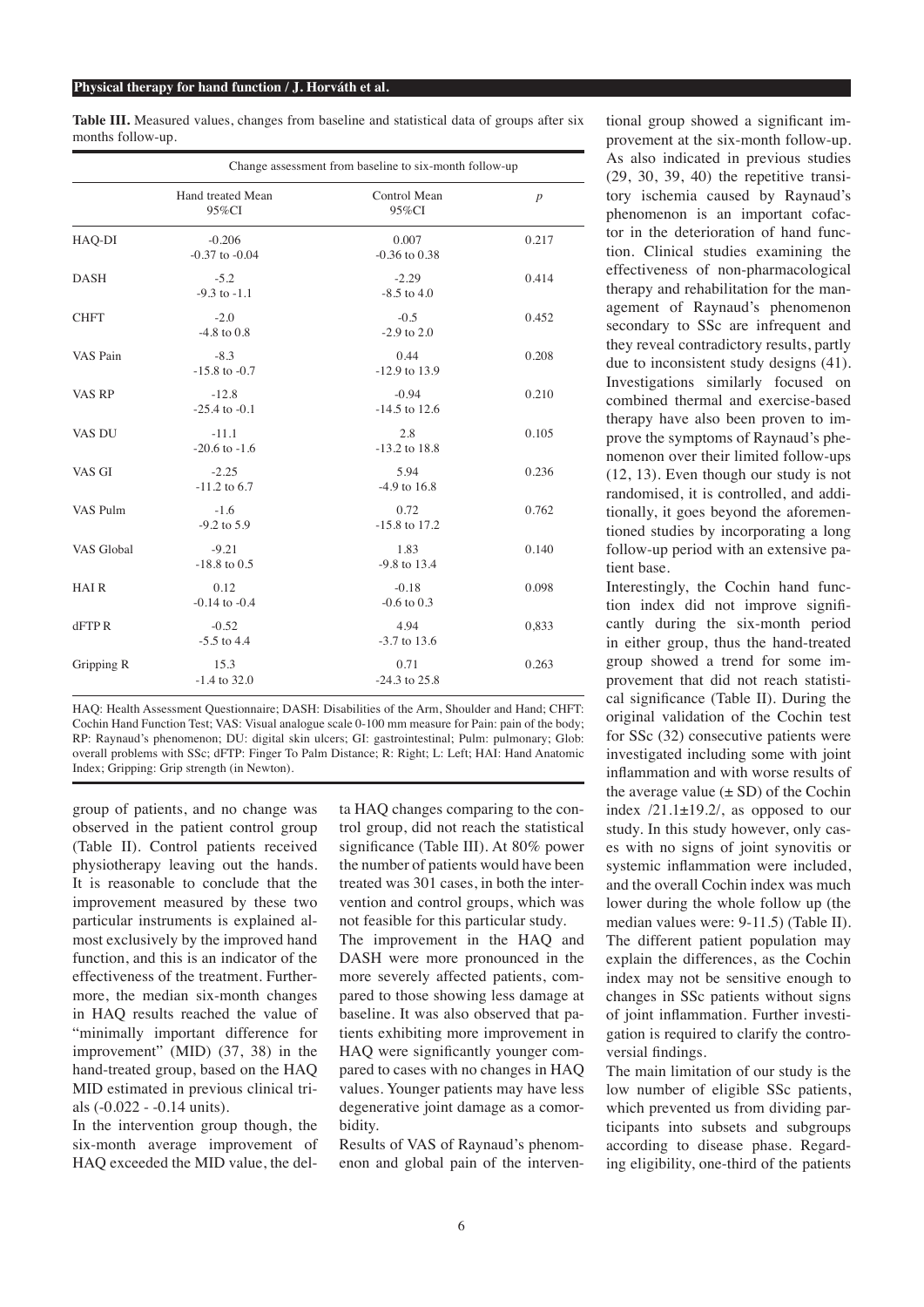were not suitable for the three-week treatment because of their cardiorespiratory or skin problems, and one-third of the patients could not participate because of having other occupational or family activities. The strength of our study is the fact that we were able to follow a relatively large number of patients for an extended period of time (six months) with a very low drop-out rate.

In conclusion, the three-week intensive exercise and ergotherapy for the hands supplemented with mud and hydrotherapy in warm water caused a long-term improvement in the hand function.

# **Key message**

A complex hand-focused exercise program with ergotherapy, mud and hydrotherapy in warm water can lead to a long improvement of the hand function in patients with systemic sclerosis. Further investigations with larger participants are required to confirm the potential beneficial effect of the threeweek intensive physical hand therapy in patients with systemic sclerosis.

## **Acknowledgements**

We would like to thank Zoltánné Bányavölgyi and Anett Hamar for data entry, Attiláné Dézsi for organizing the therapies, and József Andor for the grammatical reviewing.

#### **References**

- 1. BARSOTTI S, STAGNARO C, D'ASCANIO A, DELLA ROSSA A: One year in review 2016: systemic sclerosis. *Clin Exp Rheumatol*  2016; 34 (Suppl. 100): 3-13.
- 2. BARON M, LEE P, KEYSTONE EC: The articular manifestations of progressive systemic sclerosis (scleroderma). *Ann Rheum Dis* 1982; 41: 147-52.
- 3. AVOUAC J, WALKER U, TYNDALL A, KA-HAN A, MATUCCI-CERINIC M, ALLANORE Y: Characteristics of joint involvement and relationships with systemic inflammation in systemic sclerosis: results from the EU-LAR Scleroderma Trial and Research Group (EUSTAR) database. *J Rheumatol* 2010; 37: 1488-501.
- 4. LÓRÁND V, CZIRJÁK L, MINIER T: Musculoskeletal involvement in systemic sclerosis. *Presse Med* 2014; 43: 315-28.
- 5. CLEMENTS PJ, ALLANORE Y, KHANNA D, SINGH M, FURST DE: Arthritis in systemic sclerosis: systematic review of the literature and suggestions for the performance of future clinical trials in systemic sclerosis arthritis. *Semin Arthritis Rheum* 2012; 41:

801-14.

- 6. AVOUAC J, CLEMENTS PJ, KHANNA D, FURST DE, ALLANORE Y: Articular involvement in systemic sclerosis. *Rheumatology*  (Oxford) 2012; 51: 1347-56.
- 7. ELHAI M, MEUNIER M, MATUCCI-CERINIC M *et al.*: EUSTAR (EULAR Scleroderma Trials and Research group). Outcomes of patients with systemic sclerosis-associated polyarthritis and myopathy treated with tocilizumab or abatacept: a EUSTAR observational study. *Ann Rheum Dis* 2013; 72: 1217-20.
- 8. HUGHES M, ONG VH, ANDERSON ME *et al.*: Consensus best practice pathway of the UK Scleroderma Study Group: digital vasculopathy in systemic sclerosis. *Rheumatology* (Oxford) 2015; 54: 2015-24.
- 9. TANAGHO A, HATAB S, YOUSSEF S, ANSARA S: Spontaneous Compartment Syndrome of the Hand in Systemic Sclerosis. *Orthopedics*  2015; 38: e849-51.
- 10. ALLANORE Y, SEROR R, CHEVROT A, KA-HAN A, DRAPE JL: Hand vascular involvement assessed by magnetic resonance angiography in systemic sclerosis. *Arthritis Rheum* 2007; 56: 2747-54.
- 11. MUGII N, HASEGAWA M, MATSUSHITA T *et al.*: The efficacy of self-administered stretching for finger joint motion in Japanese patients with systemic sclerosis. *J Rheumatol* 2006; 33: 1586-92.
- 12. PILS K, GRANINGER W, SADIL F: Paraffin hand bath for scleroderma. *Phys Med Rehabil* 1991; 1: 19-21.
- 13. SANDQVIST G, AKESSON A, EKLUND M: Evaluation of paraffin bath treatment in patients with systemic sclerosis. *Disabil Rehabil* 2004; 26: 981-87.
- 14. MANCUSO T, POOLE JL: The effect of paraffin and exercise on hand function in persons with scleroderma: a series of single case studies. *J Hand Ther* 2009; 22: 71-7.
- 15. BONGI SM, DEL ROSSO A, GALLUCCIO F *et al.*: Efficacy of connective tissue massage and Mc Mennell joint manipulation in the rehabilitative treatment of the hands in systemic sclerosis. *Clin Rheumatol* 2009; 28: 1167-73.
- 16. BONGI SM, DEL ROSSO A, PASSALACQUA M, MICCIO S, MATUCCI-CERINIC M: Manual lymph drainage improving upper extremity edema and hand function in patients with systemic sclerosis in edematous phase. *Arthritis Care Res* (Hoboken) 2011; 63: 1134-41.
- 17. BONGI SM, DEL ROSSO A, GALLUCCIO F *et al.*: Efficacy of a tailored rehabilitation program for systemic sclerosis. *Clin Exp Rheumatol* 2009; 27 (Suppl. 54): 44-50.
- 18. STEFANANTONI K, SCIARRA I, IANNACE N *et al.*: Occupational therapy integrated with a self-administered stretching program on systemic sclerosis patients with hand involvement. *Clin Exp Rheumatol* 2016; 34 (Suppl. 100): 157-61.
- 19. BÁLINT Z, FARKAS H, FARKAS N *et al.*: A three-year follow-up study of the development of joint contractures in 131 patients with systemic sclerosis. *Clin Exp Rheumatol Suppl* 2014; 32 (Suppl. 6): 68-74.
- 20. RANNOU F, POIRAUDEAU S, BEREZNÉ A *et al.*: Assessing disability and quality of life in systemic sclerosis: construct validities of the

Cochin Hand Function Scale, Health Assessment Questionnaire (HAQ), Systemic Sclerosis HAQ, and Medical Outcomes Study 36-Item Short Form Health Survey. *Arthritis Rheum* 2007; 57: 94-102.

- 21. VARJÚ C, BÁLINT Z, SOLYOM AI *et al.*: Cross-cultural adaptation of the disabilities of the arm, shoulder, and hand (DASH) questionnaire into Hungarian and investigation of its validity in patients with systemic sclerosis. *Clin Exp Rheumatol* 2008; 26: 776-83.
- 22. MELSENS K, DE KEYSER F, DECUMAN S, PIETTE Y, VANDECASTEELE E, SMITH V: Disease activity indices in systemic sclerosis: a systematic literature review. *Clin Exp Rheumatol 2016*; 34 (Suppl. 100): 186-92.
- 23. RUBIN LJ: American College of Chest Physicians. Diagnosis and management of pulmonary arterial hypertension: ACCP evidencebased clinical practice guidelines. *Chest Suppl* 2004; 126 (Suppl. 1): 7-10.
- 24. POOLE JL, STEEN VD: The use of the Health Assessment Questionnaire (HAQ) to determine physical disability in systemic sclerosis. *Arthritis Care Res* 1991; 4: 27-31.
- 25. STEEN VD, MEDSGER TA Jr: The value of the Health Assessment Questionnaire and special patient-generated scales to demonstrate change in systemic sclerosis patients over time. *Arthritis Rheum* 1997; 40: 1984-91.
- 26. NAGY Z, BÁLINT ZS, FARKAS H *et al.*: A szisztémás sclerosisos betegek számára készült módosított HAQ kérdőív hazai adaptációja és validálása. *Magyar Reumatológia* 2007; 48: 208-18.
- 27. GEORGES C, CHASSANY O, MOUTHON L *et al.*: Validation of French version of the Scleroderma Health Assessment Questionnaire (SSc HAQ). *Clin Rheumatol* 2005; 24: 3-10.
- 28. ORLANDI AC, CARDOSO FP, SANTOS LM *et al.*: Translation and cross-cultural adaptation of the Scleroderma Health Assessment Questionnaire to Brazilian Portuguese. *Sao Paulo Med J* 2014; 132: 163-9.
- 29. VALENTINI G, MATUCCI-CERINIC M: Disease-specific quality indicators, guidelines and outcome measures in scleroderma. *Clin Exp Rheumatol* 2007; 25 (Suppl. 47): S159- 62.
- 30. JOHNSON SR, HAWKER GA, DAVIS AM: The health assessment questionnaire disability index and scleroderma health assessment questionnaire in scleroderma trials: an evaluation of their measurement properties. *Arthritis Rheum* 2005; 53: 256-62.
- 31. MERKEL PA, CLEMENTS PJ, REVEILLE JD, SUAREZ-ALMAZOR ME, VALENTINI G, FURST DE: Current status of outcome measure development for clinical trials in systemic sclerosis: report from OMERACT 6. *J Rheumatol* 2003; 30: 1630-47.
- 32. BROWER LM, POOLE JL: Reliability and validity of the Duruoz Hand Index in persons with systemic sclerosis (scleroderma). *Arthritis Rheum* 2004; 51: 805-9.
- 33. VARJÚ C, GULYÁS K, FARKAS N, KÁR-PÁTI E, LÓRÁND V, CZIRJÁK L: A Cochin kézfunkciót felmérő teszt Magyarországra történő adaptálása és validálása szisztémás sclerosisos, valamint rheumatoid arthritises betegeknél. *Magyar Reumatológia* 2013; 54: 82-9.